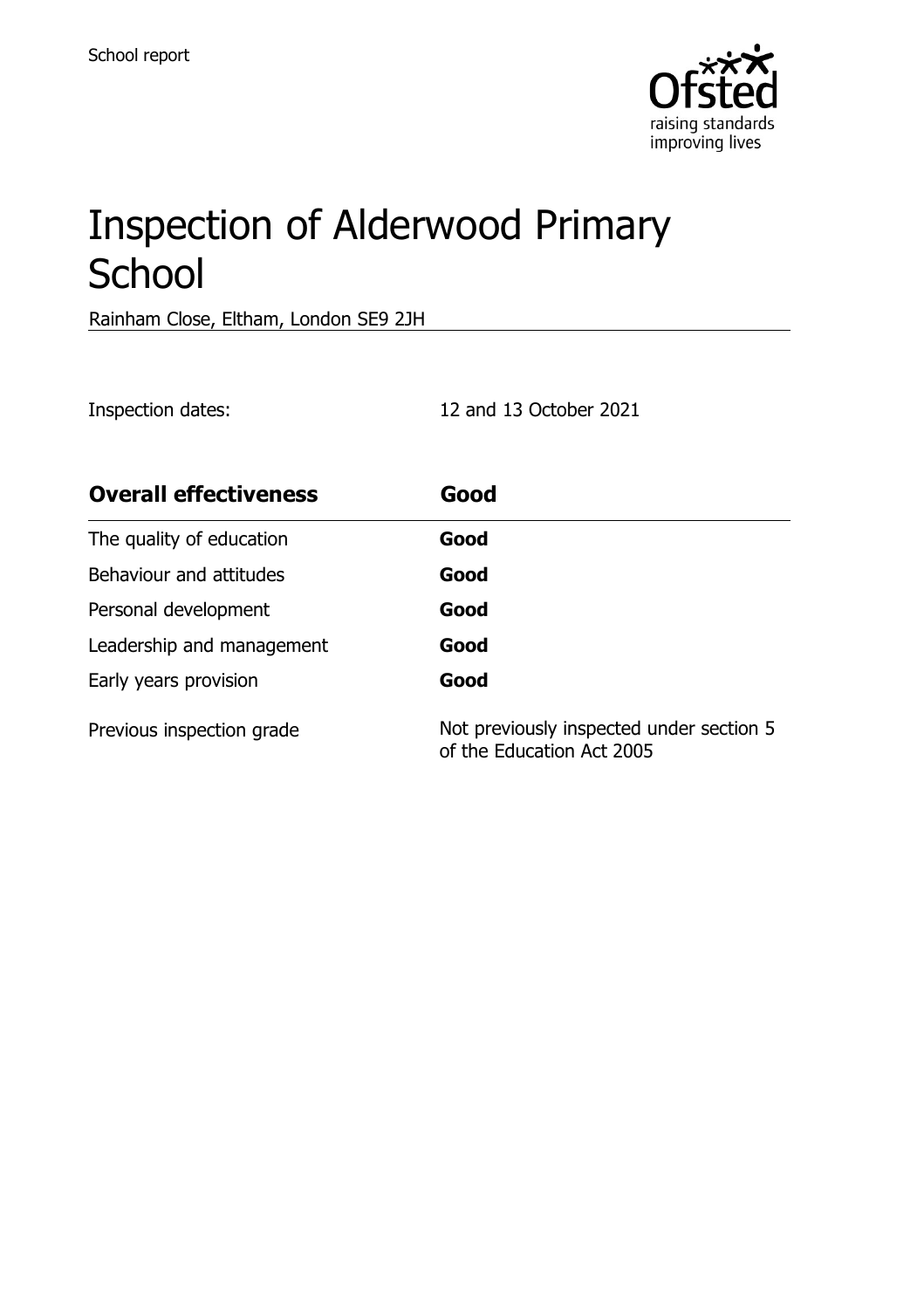

## **What is it like to attend this school?**

Pupils enjoy coming to Alderwood. They work hard and talk with enthusiasm about their learning. The curriculum in all subjects is ambitious and designed to help pupils remember and understand more over time. As a result, pupils produce work of a good quality in different subjects.

Pupils are respectful to adults and to each other. This is because rules and routines are clear and well understood. They learn about the importance of treating people equally. For example, pupils recently participated in the Racial Youth Justice Summit, and have learned about people who have been awarded the Nobel Peace Prize.

Pupils understand what bullying is and, although it is rare at the school, they know that staff will act quickly to ensure it is dealt with. All pupils in Year 6 are trained as peer mediators. They understand the importance of their role and interact well with younger pupils. This makes pupils feel safe in school and in the playground, and it means that relationships between pupils are supportive.

Pupils enjoy attending a variety of after-school activities that develop their interests in areas such as archery, dance, gymnastics, football and music.

#### **What does the school do well and what does it need to do better?**

Pupils enjoy reading because it is prioritised and valued. Staff are well trained to teach phonics, and this begins promptly in Reception. Sounds are taught with precision, so most pupils learn them quickly and accurately. This supports them to go on to read with fluency and understanding. Leaders use assessment well to identify pupils who are falling behind in reading. Pupils are supported to catch up, and the majority do. However, some of the weakest readers require further practise to secure the sounds they need to tackle more difficult books.

The curriculum matches the scope and content of the national curriculum. It has been designed to include ambitious knowledge for pupils to learn in all subjects. Learning is well sequenced so that pupils revisit and practise important ideas over time. This helps them to remember and to learn more challenging ideas. For example, in science, pupils build working periscopes because they have learned how light travels and is reflected. Similarly, in history, pupils explain the concept of invasion by drawing on examples from contrasting periods of history they have studied.

Leaders want pupils to develop a rich vocabulary. The curriculum identifies words that pupils should learn and remember. For example, in art, pupils have developed different words to describe the work of artists. However, there are some important words that pupils do not understand or cannot remember. Teachers do not always identify this, so some pupils use vocabulary less precisely.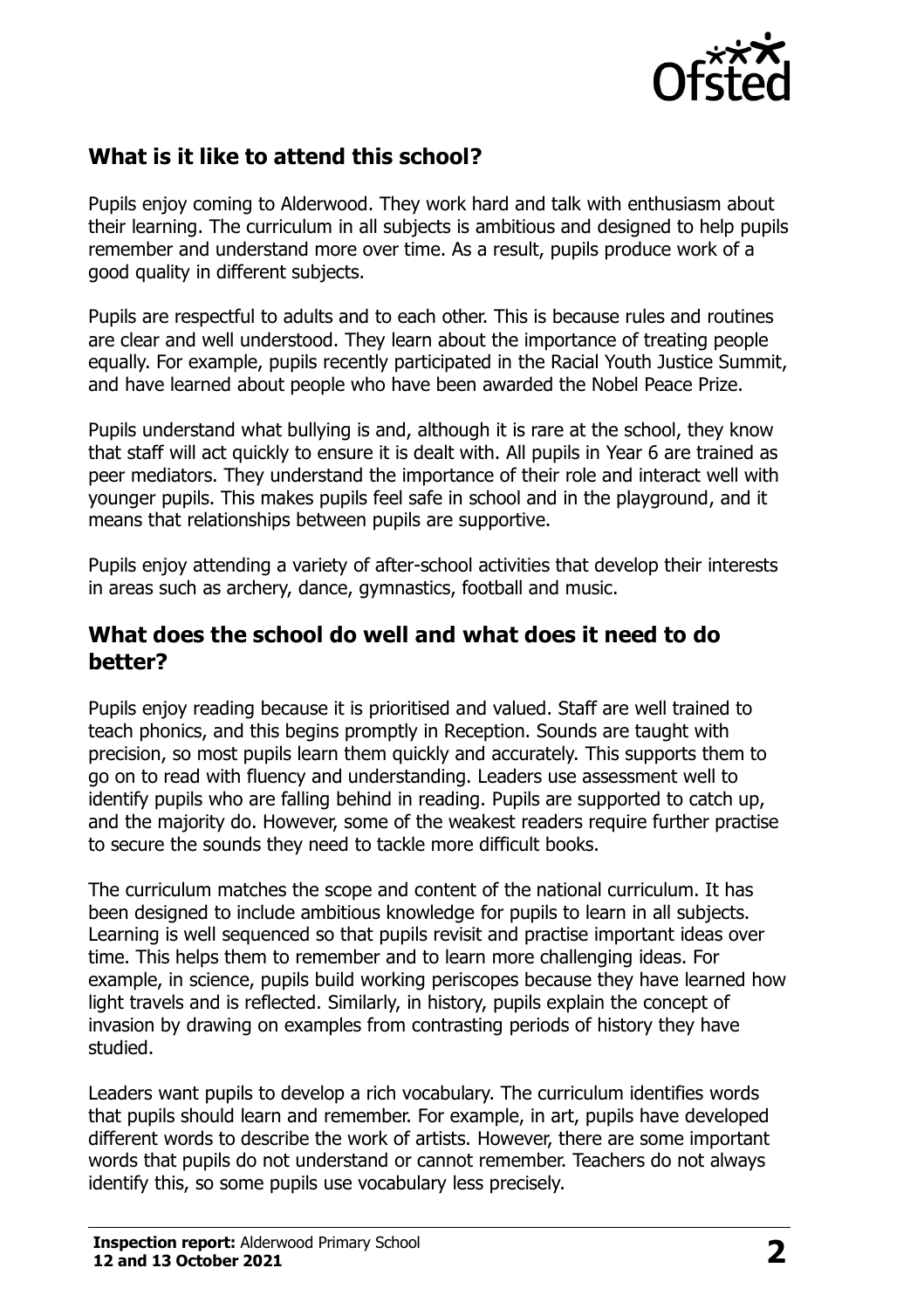

Children in the early years interact well with adults and other children. They sustain concentration when learning. Adults develop children's spoken language effectively. For example, children persevere when building a track for a ball to travel along and can explain how they might make the ball travel faster. Children's early mathematical skills are well developed. This is because the curriculum has been designed to help them to practise important skills. For example, children practise counting regularly, and this helps them to understand the concept of more and less.

Pupils with special educational needs and/or disabilities are well supported by staff who understand their needs. They access a full curriculum that is adapted well, to allow the building of skills, knowledge and independence over time.

Pupils usually behave sensibly in lessons and engage positively with their learning. Any examples of low-level disruption are typically addressed quickly. Leaders are rightly prioritising improving attendance and punctuality and are robust in challenging and supporting families to do so.

Pupils take on responsibilities in school such as being members of the school council. They take these roles seriously and understand their importance. The curriculum has been designed to help pupils debate important questions. Older pupils are beginning to do this with confidence. They show maturity during discussions on topics such as how civilised we are as a society.

Senior leaders have ensured that staff are well trained and are knowledgeable when delivering the planned curriculum. Staff value the training they have received and feel their workload is well managed. Some subject leaders and governors are new to their roles. While they understand how the curriculum has been designed and organised, they are less clear about the impact of the curriculum on pupils' achievements. As a result, they have not fully assessed the impact of their work or identified precisely what could be improved.

## **Safeguarding**

The arrangements for safeguarding are effective.

Clear systems are in place for raising and reporting safeguarding concerns. Staff have been trained effectively to use these systems. As a result, when needed, pupils and families receive the support they need from the school and from other services.

Pupils feel secure in school and in the playground. They understand how to keep themselves safe and who to tell if they are concerned. Pupils can identify a number of risks of working online and are knowledgeable about how to manage those risks effectively. Parents agree that their children are kept safe and are well looked after in school.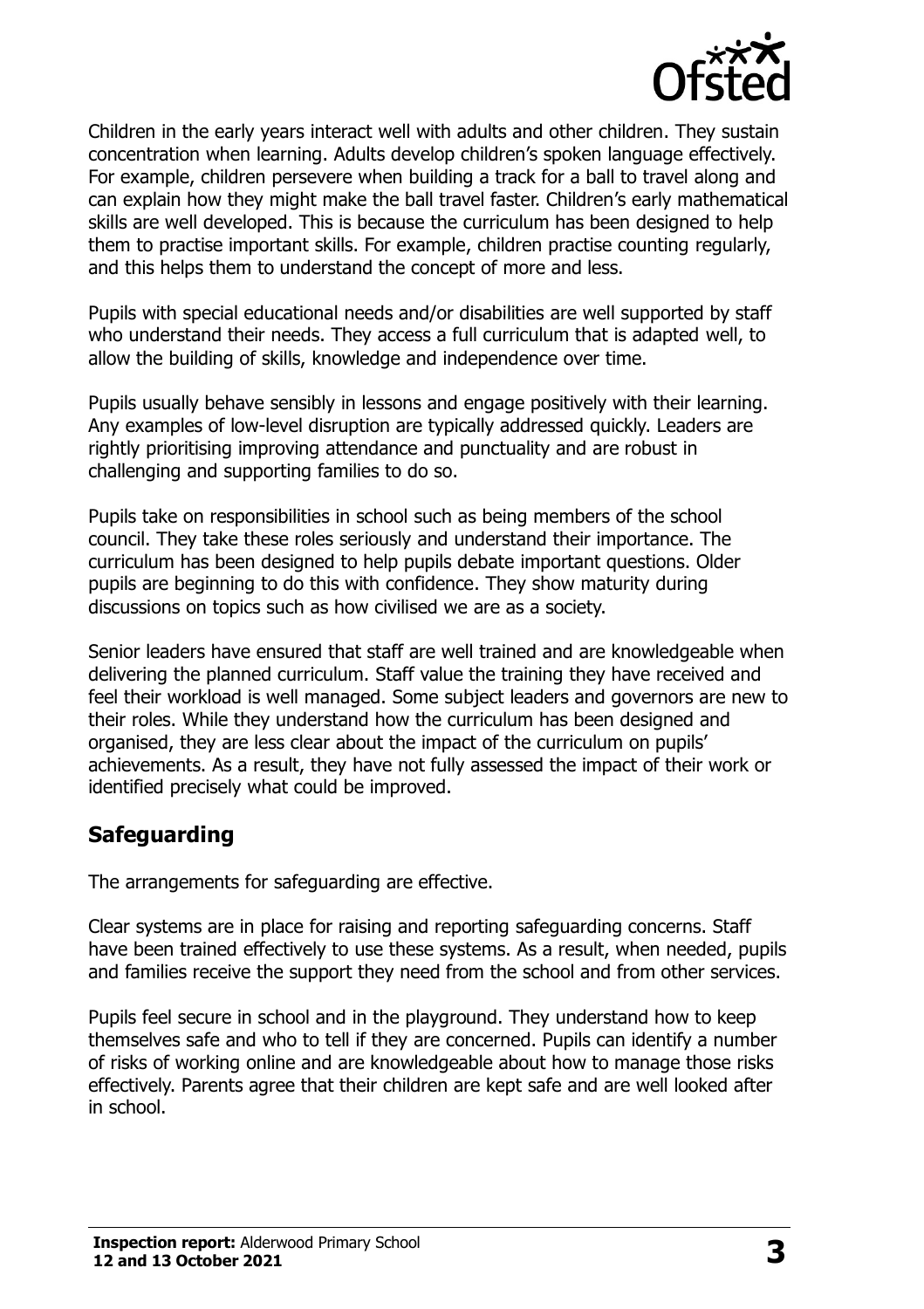

# **What does the school need to do to improve?**

#### **(Information for the school and appropriate authority)**

- The curriculum in all subjects is ambitious. It has been designed to ensure that pupils revisit, practise and apply important ideas. This supports pupils to build their understanding over time. However, some pupils have not secured the vocabulary they need to tackle more difficult work, including in reading. Teachers do not always identify this. Leaders should ensure that teachers sharpen the ways in which they check pupils' understanding of key words and terms before moving on in their work.
- Some subject leaders and governors are new to their roles. While they understand the way the curriculum has been designed, they are less clear about the impact it is having on pupils. Senior leaders should ensure that other leaders and governors receive the training and support they need to grow into their roles effectively.

## **How can I feed back my views?**

You can use [Ofsted Parent View](http://parentview.ofsted.gov.uk/) to give Ofsted your opinion on your child's school, or to find out what other parents and carers think. We use information from Ofsted Parent View when deciding which schools to inspect, when to inspect them and as part of their inspection.

The Department for Education has further [guidance](http://www.gov.uk/complain-about-school) on how to complain about a school.

If you are the school and you are not happy with the inspection or the report, you can [complain to Ofsted.](http://www.gov.uk/complain-ofsted-report)

## **Further information**

You can search for [published performance information](http://www.compare-school-performance.service.gov.uk/) about the school.

In the report, '[disadvantaged pupils](http://www.gov.uk/guidance/pupil-premium-information-for-schools-and-alternative-provision-settings)' refers to those pupils who attract government pupil premium funding: pupils claiming free school meals at any point in the last six years and pupils in care or who left care through adoption or another formal route.

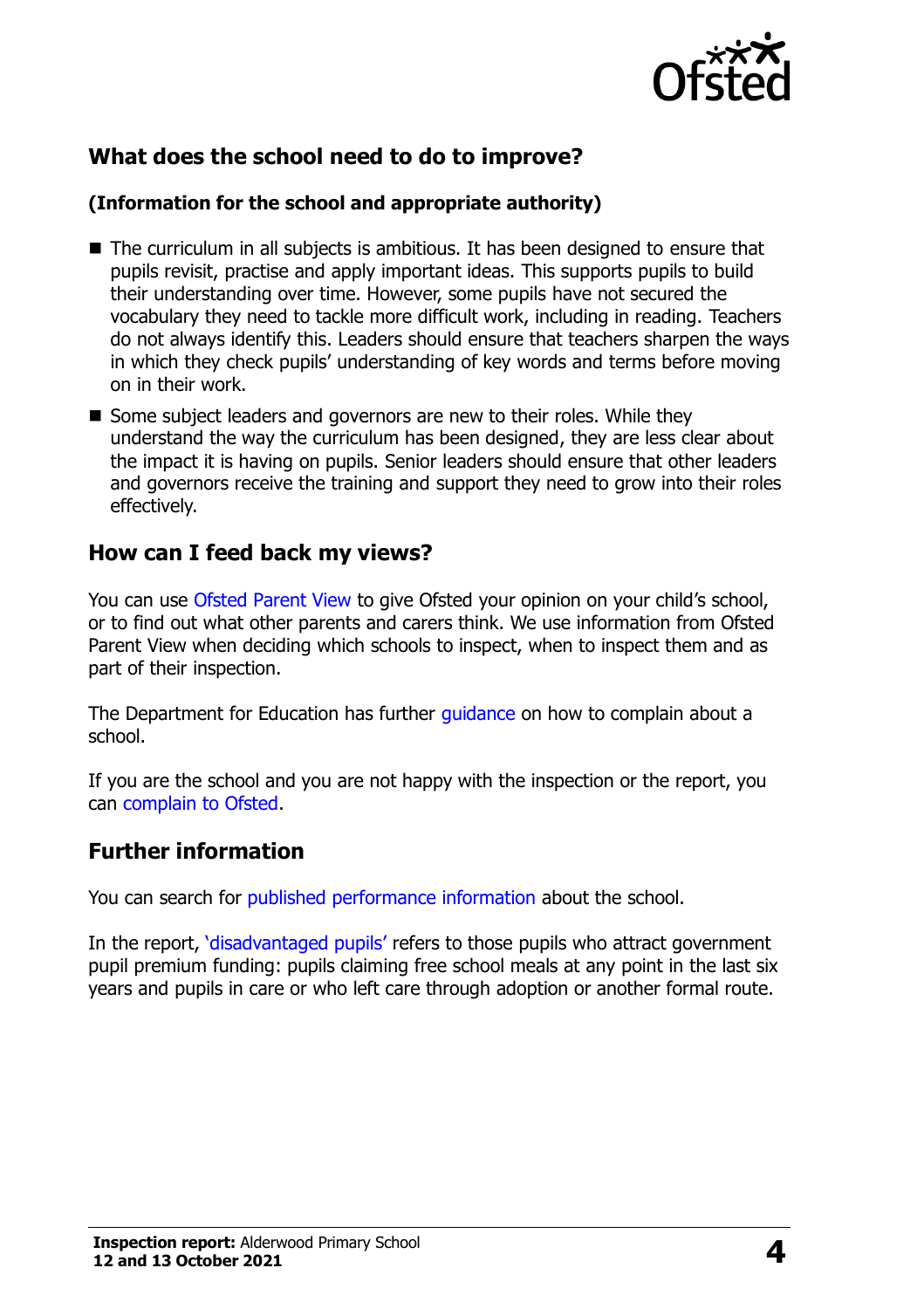

## **School details**

| Unique reference number               | 143601                         |
|---------------------------------------|--------------------------------|
| <b>Local authority</b>                | Greenwich                      |
| <b>Inspection number</b>              | 10200565                       |
| <b>Type of school</b>                 | Primary                        |
| <b>School category</b>                | Academy converter              |
| Age range of pupils                   | 4 to 11                        |
| <b>Gender of pupils</b>               | Mixed                          |
| Number of pupils on the school roll   | 181                            |
| <b>Appropriate authority</b>          | Board of trustees              |
| <b>Chair of the board of trustees</b> | Mary Whitehead                 |
| <b>Executive Headteacher</b>          | Jo Gordon                      |
| <b>Headteacher</b>                    | Katie Cutajar                  |
| Website                               | www.alderwood.greenwich.sch.uk |
| Date of previous inspection           | Not previously inspected       |

## **Information about this school**

- Alderwood is smaller than an average-sized primary school. Since the previous inspection, the school has closed its nursery class.
- An above-average proportion of pupils speak English as an additional language. Pupils come from a variety of ethnic backgrounds and speak a range of languages.
- $\blacksquare$  The school has a designated specialist provision for 10 pupils with autism spectrum disorder.
- The school uses an on-site behaviour support provision operated by the Compass Multi-Academy Trust.
- Since the previous inspection, there have been changes to the leadership of the school. An acting deputy headteacher was appointed in September 2021.
- In July 2017, the school joined the Compass Multi-Academy Trust.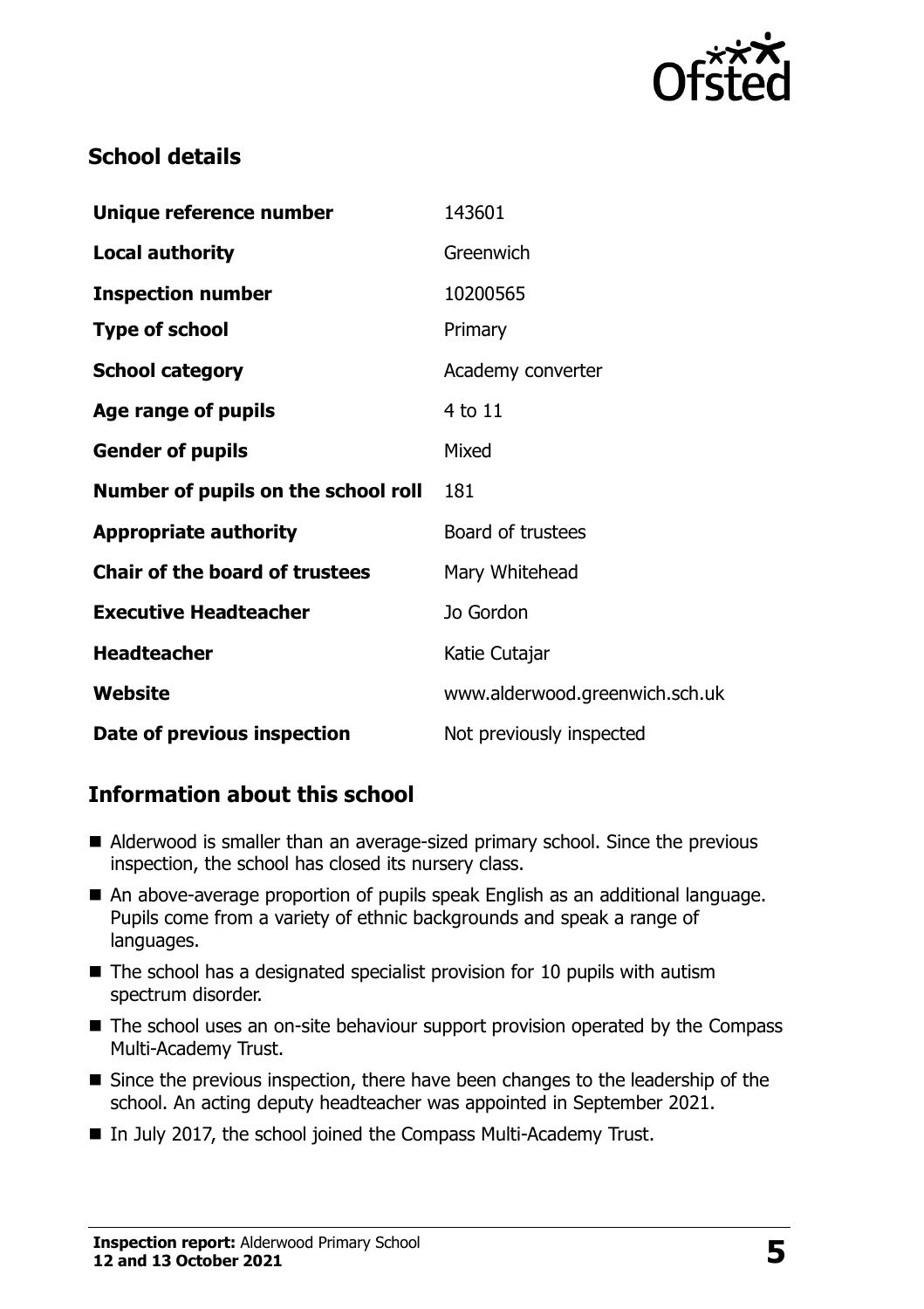

# **Information about this inspection**

The inspectors carried out this inspection under section 5 of the Education Act 2005.

- Inspectors completed deep dives in these subjects: reading, art, history, and science. To do this, they met with subject leaders, had discussions with staff and pupils, visited lessons and looked at pupils' work. Inspectors also considered leaders' plans for geography and physical education.
- Inspectors scrutinised a range of documents, including leaders' priorities for improvement.
- Inspectors met with four governors, including the chair and vice-chair of the local school committee. They also spoke with the Chief Executive Officer of the Compass Multi-Academy Trust and a representative from the local authority.
- Inspectors reviewed the arrangements for safeguarding by scrutinising records and through discussions with staff and pupils.
- The views of pupils, parents and staff, as gathered through discussions and Ofsted's surveys, were considered.
- Inspectors also visited the on-site behaviour support provision used by the school.

#### **Inspection team**

Nick Turvey, lead inspector **Her Majesty's Inspector** 

Brian Simber **Department Controller** Controllering Ofsted Inspector